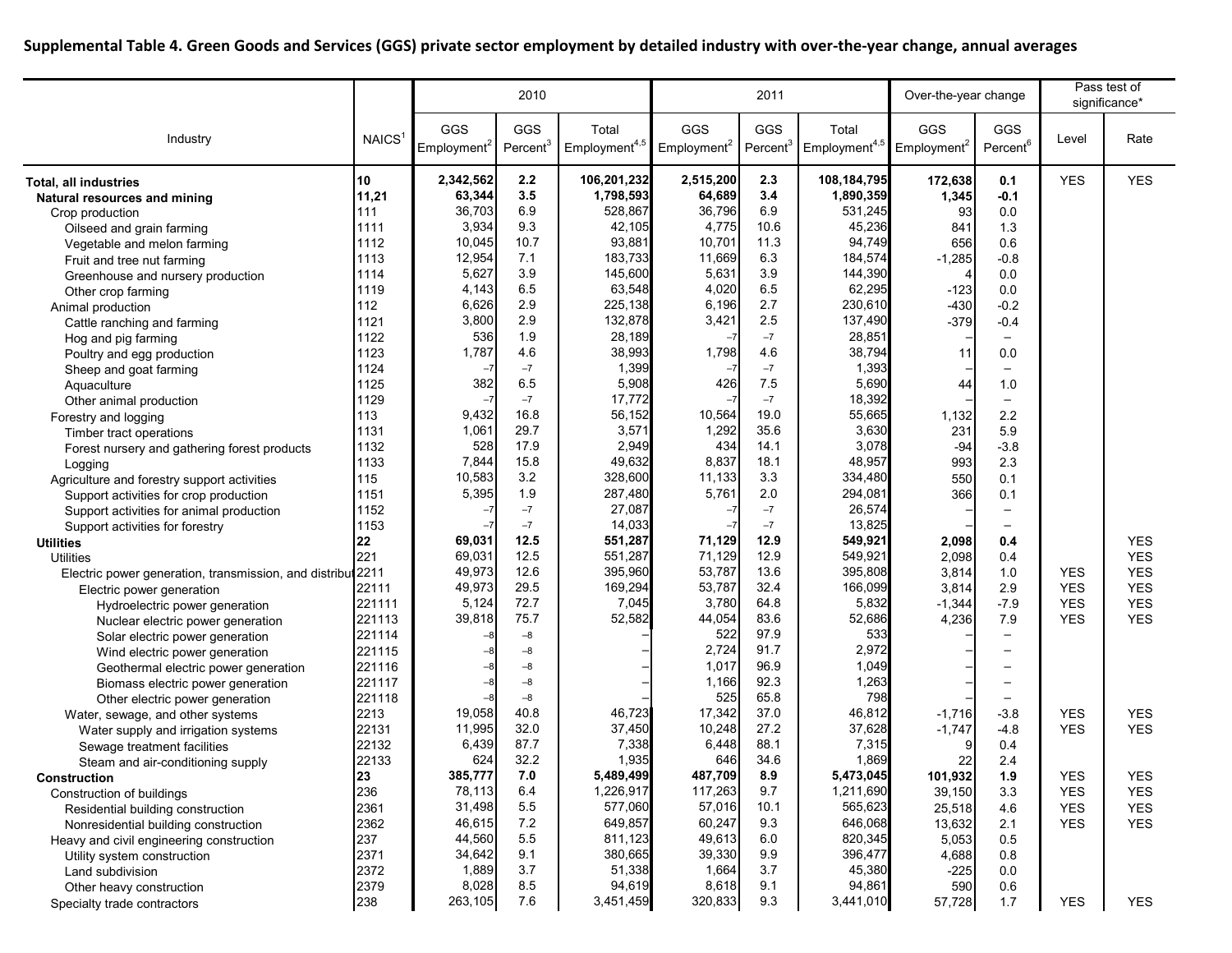|                                                         |                    | 2010                                  |                             |                                    |                                | 2011                        |                                    | Over-the-year change           |                             | Pass test of<br>significance* |            |
|---------------------------------------------------------|--------------------|---------------------------------------|-----------------------------|------------------------------------|--------------------------------|-----------------------------|------------------------------------|--------------------------------|-----------------------------|-------------------------------|------------|
| Industry                                                | NAICS <sup>1</sup> | <b>GGS</b><br>Employment <sup>2</sup> | GGS<br>Percent <sup>3</sup> | Total<br>Employment <sup>4,4</sup> | GGS<br>Employment <sup>2</sup> | GGS<br>Percent <sup>3</sup> | Total<br>Employment <sup>4,5</sup> | GGS<br>Employment <sup>2</sup> | GGS<br>Percent <sup>6</sup> | Level                         | Rate       |
| Building foundation and exterior contractors            | 2381               | 39,585                                | 5.9                         | 673,940                            | 51,190                         | 7.7                         | 661,872                            | 11,605                         | 1.8                         | <b>YES</b>                    | <b>YES</b> |
| Building equipment contractors                          | 2382               | 164,809                               | 10.1                        | 1,624,657                          | 194,476                        | 11.9                        | 1,638,656                          | 29,667                         | 1.8                         | <b>YES</b>                    | <b>YES</b> |
| Building finishing contractors                          | 2383               | 38,185                                | 6.0                         | 638,119                            | 49,119                         | 7.9                         | 622,195                            | 10,934                         | 1.9                         | <b>YES</b>                    | <b>YES</b> |
| Other specialty trade contractors                       | 2389               | 20,526                                | 4.0                         | 514,743                            | 26,049                         | 5.0                         | 518,287                            | 5,523                          | 1.0                         | <b>YES</b>                    | <b>YES</b> |
| Manufacturing                                           | 31-33              | 492,985                               | 4.3                         | 11,487,496                         | 507,168                        | 4.3                         | 11,701,497                         | 14,183                         | 0.0                         | <b>YES</b>                    |            |
| Textile product mills                                   | 314                | 10,484                                | 8.8                         | 119,145                            | 10,131                         | 8.6                         | 117,759                            | $-353$                         | $-0.2$                      |                               |            |
| Textile furnishings mills <sup>9</sup>                  | 3141               | 9,461                                 | 16.5                        | 57,297                             | 9,271                          | 17.0                        | 54,511                             | $-190$                         | 0.5                         |                               |            |
| Other textile product mills                             | 3149               | 1,023                                 | 1.7                         | 61,848                             | 859                            | 1.4                         | 63,248                             | $-164$                         | $-0.3$                      |                               |            |
| Wood product mfg.                                       | 321                | 33,838                                | 10.0                        | 339,542                            | 33,052                         | 9.8                         | 336,235                            | $-786$                         | $-0.2$                      |                               |            |
| Sawmills and wood preservation                          | 3211               | 498                                   | 0.6                         | 82,493                             | 323                            | 0.4                         | 83,720                             | $-175$                         | $-0.2$                      |                               |            |
| Veneer, plywood, and engineered wood product mfg 3212   |                    | 6,545                                 | 10.4                        | 63,192                             | 6,840                          | 11.2                        | 61,269                             | 295                            | 0.8                         |                               |            |
| Veneer, plywood, and engineered wood product n 32121    |                    | 6,545                                 | 10.4                        | 63,192                             | 6,840                          | 11.2                        | 61,269                             | 295                            | 0.8                         |                               |            |
| Hardwood veneer and plywood mfg.                        | 321211             | 1,516                                 | 10.3                        | 14,687                             | 1,992                          | 13.2                        | 15,052                             | 476                            | 2.9                         | <b>YES</b>                    | <b>YES</b> |
| Softwood veneer and plywood mfg.                        | 321212             | $-7$                                  | $-7$                        | 14,010                             | 658                            | 4.9                         | 13,441                             |                                | $\overline{\phantom{0}}$    |                               |            |
| Engineered wood member mfg.                             | 321213             | $-7$                                  | $-7$                        | 4,013                              | 345                            | 8.6                         | 3,989                              |                                |                             |                               |            |
| Truss mfg.                                              | 321214             | 997                                   | 5.5                         | 18,194                             | 1,158                          | 6.8                         | 16,990                             | 161                            | 1.3                         |                               |            |
| Reconstituted wood product mfg.                         | 321219             | 2,929                                 | 23.8                        | 12,288                             | 2,687                          | 22.8                        | 11,797                             | $-242$                         | $-1.0$                      |                               |            |
| Other wood product mfg.                                 | 3219               | 26,795                                | 13.8                        | 193,857                            | 25,888                         | 13.5                        | 191,247                            | $-907$                         | $-0.3$                      |                               |            |
| Millwork                                                | 32191              | 20,839                                | 22.7                        | 91,871                             | 21,970                         | 24.9                        | 88,140                             | 1,131                          | 2.2                         |                               |            |
| Wood window and door mfg.                               | 321911             | 18,055                                | 40.1                        | 45,001                             | 19,041                         | 44.8                        | 42,521                             | 986                            | 4.7                         |                               |            |
| Other millwork, including flooring                      | 321918             | 2,783                                 | 7.9                         | 35,047                             | 2,928                          | 8.6                         | 33,955                             | 145                            | 0.7                         |                               |            |
| All other wood product mfg.                             | 32199              | 5,956                                 | 11.6                        | 51,299                             | 3,919                          | 7.7                         | 50,594                             | $-2,037$                       | $-3.9$                      | <b>YES</b>                    | <b>YES</b> |
| Manufactured home, mobile home, mfg.                    | 321991             | 3,803                                 | 19.9                        | 19,154                             | 2,114                          | 11.7                        | 18,019                             | $-1,689$                       | $-8.2$                      | <b>YES</b>                    | <b>YES</b> |
| Prefabricated wood building mfg.                        | 321992             | 2,154                                 | 16.1                        | 13,419                             | 1,805                          | 14.2                        | 12,699                             | $-349$                         | $-1.9$                      |                               |            |
| Paper mfg.                                              | 322                | 33,853                                | 8.6                         | 392,853                            | 32,032                         | 8.3                         | 387,057                            | $-1,821$                       | $-0.3$                      |                               |            |
| Pulp, paper, and paperboard mills                       | 3221               | 33,853                                | 30.3                        | 111,667                            | 32,032                         | 29.3                        | 109,471                            | $-1,821$                       | $-1.0$                      |                               |            |
| Pulp mills                                              | 32211              | 1,208                                 | 20.3                        | 5,960                              | 1,078                          | 18.0                        | 5,998                              | $-130$                         | $-2.3$                      |                               |            |
| Paper mills                                             | 32212              | 19,669                                | 25.9                        | 75,975                             | 18,167                         | 24.5                        | 74,200                             | $-1,502$                       | $-1.4$                      |                               |            |
| Paper, except newsprint, mills                          | 322121             | 17,052                                | 25.0                        | 68,174                             | 15,552                         | 23.3                        | 66,683                             | $-1,500$                       | $-1.7$                      |                               |            |
| Newsprint mills                                         | 322122             | 2,617                                 | 33.6                        | 7,800                              | 2,615                          | 34.8                        | 7,517                              | -2                             | 1.2                         |                               |            |
| Paperboard mills                                        | 32213              | 12,976                                | 43.6                        | 29,732                             | 12,787                         | 43.7                        | 29,272                             | $-189$                         | 0.1                         |                               |            |
| Petroleum and coal products mfg.                        | 324                | 3,244                                 | 2.9                         | 110,972                            | 3,278                          | 3.0                         | 110,853                            | 34                             | 0.1                         |                               |            |
| Petroleum and coal products mfg.                        | 3241               | 3,244                                 | 2.9                         | 110,972                            | 3,278                          | 3.0                         | 110,853                            | 34                             | 0.1                         |                               |            |
| Chemical mfg.                                           | 325                | 23,124                                | 2.9                         | 785,283                            | 24,733                         | 3.2                         | 782,367                            | 1,609                          | 0.3                         |                               |            |
| Basic chemical mfg.                                     | 3251               | 10,600                                | 7.5                         | 140,957                            | 10,842                         | 7.6                         | 142,794                            | 242                            | 0.1                         |                               |            |
| Agricultural chemical mfg.                              | 3253               | 639                                   | 1.8                         | 35,757                             | 518                            | 1.4                         | 35,951                             | $-121$                         | $-0.4$                      |                               |            |
| Paint, coating, and adhesive mfg.                       | 3255               | 3,674                                 | 6.6                         | 55,891                             | 4,131                          | 7.2                         | 57,192                             | 457                            | 0.6                         |                               |            |
| Paint and coating mfg.                                  | 32551              | 2,731                                 | 7.5                         | 36,613                             | 3,078                          | 8.2                         | 37,505                             | 347                            | 0.7                         |                               |            |
| Adhesive mfg.                                           | 32552              | 943                                   | 4.9                         | 19,278                             | 1,053                          | 5.3                         | 19,687                             | 110                            | 0.4                         |                               |            |
| Soap, cleaning compound, and toilet preparation mf 3256 |                    | 2,228                                 | 2.2                         | 100,830                            | 2,601                          | 2.6                         | 101,425                            | 373                            | 0.4                         |                               |            |
| Soap and cleaning compound mfg.                         | 32561              | 2,228                                 | 4.3                         | 51,330                             | 2,601                          | 5.0                         | 51,787                             | 373                            | 0.7                         |                               |            |
| Soap and other detergent mfg.                           | 325611             | 674                                   | 2.8                         | 23,996                             | 806                            | 3.4                         | 23,718                             | 132                            | 0.6                         |                               |            |
| Polish and other sanitation good mfg.                   | 325612             | 1,553                                 | 6.8                         | 22,712                             | 1,795                          | 7.7                         | 23,380                             | 242                            | 0.9                         |                               |            |
| Other chemical product and preparation mfg.             | 3259               | 5,983                                 | 7.1                         | 83,977                             | 6,641                          | 7.8                         | 84,948                             | 658                            | 0.7                         |                               |            |
| Printing ink mfg.                                       | 32591              | 1,357                                 | 14.3                        | 9,459                              | 1,400                          | 14.9                        | 9,404                              | 43                             | 0.6                         |                               |            |
| All other chemical product and preparation mfg.         | 32599              | 4,626                                 | 6.8                         | 67,533                             | 5,241                          | 7.7                         | 68,387                             | 615                            | 0.9                         |                               |            |
| Custom compounding of purchased resins                  | 325991             | 1,597                                 | 10.5                        | 15,240                             | 1,968                          | 12.7                        | 15,547                             | 371                            | 2.2                         | <b>YES</b>                    |            |
| Other miscellaneous chemical product mfg.               | 325998             | 3,029                                 | 8.9                         | 34,070                             | 3,273                          | 9.3                         | 35,345                             | 244                            | 0.4                         |                               |            |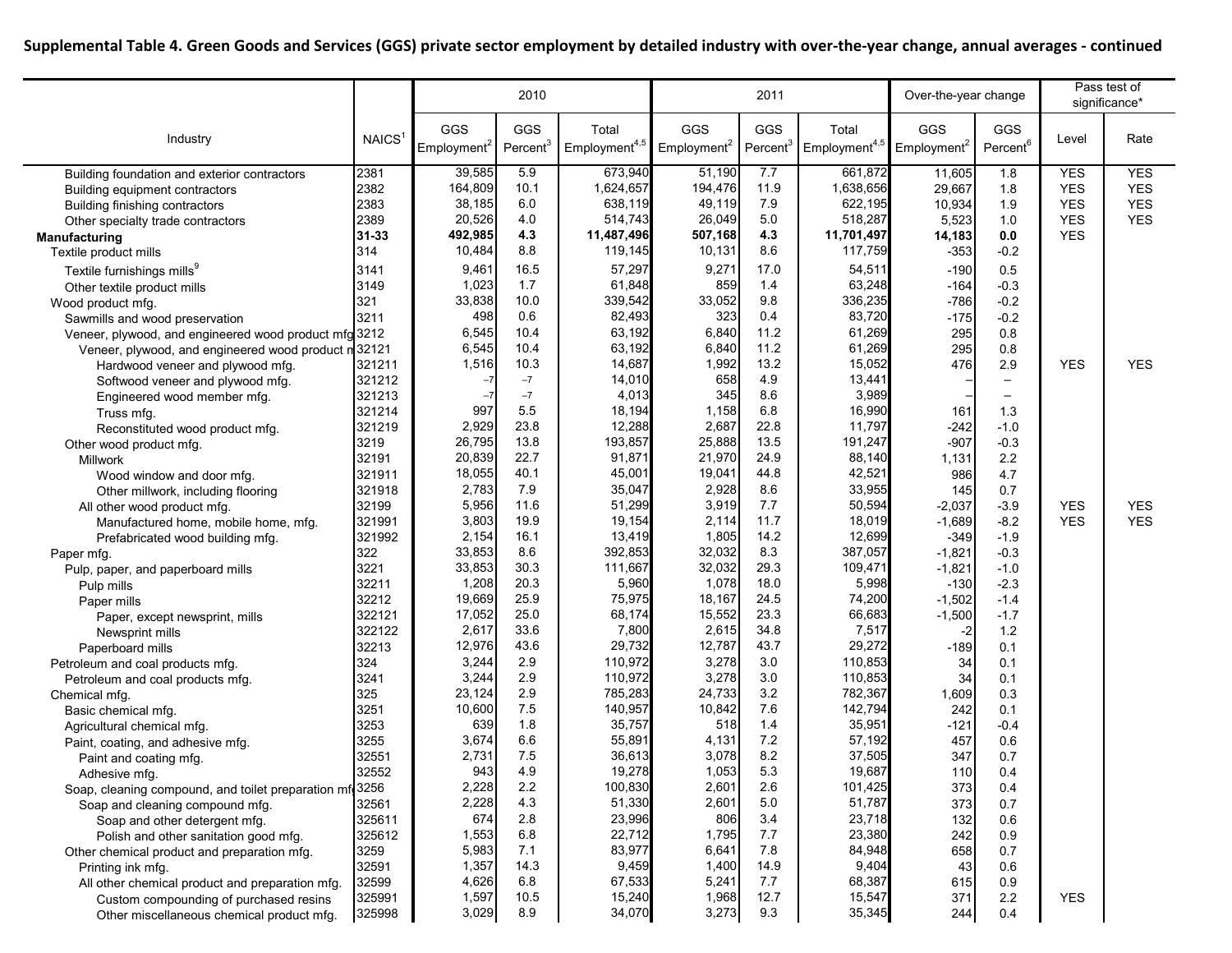|                                                            |                    | 2010                           |                             |                                    |                                | 2011                        |                                    | Over-the-year change           |                             | Pass test of<br>significance* |            |
|------------------------------------------------------------|--------------------|--------------------------------|-----------------------------|------------------------------------|--------------------------------|-----------------------------|------------------------------------|--------------------------------|-----------------------------|-------------------------------|------------|
| Industry                                                   | NAICS <sup>1</sup> | GGS<br>Employment <sup>2</sup> | GGS<br>Percent <sup>3</sup> | Total<br>Employment <sup>4,5</sup> | GGS<br>Employment <sup>2</sup> | GGS<br>Percent <sup>3</sup> | Total<br>Employment <sup>4,5</sup> | GGS<br>Employment <sup>2</sup> | GGS<br>Percent <sup>6</sup> | Level                         | Rate       |
| Plastics and rubber products mfg.                          | 326                | 32,407                         | 5.2                         | 623,259                            | 33,421                         | 5.3                         | 633,513                            | 1,014                          | 0.1                         |                               |            |
| Plastics product mfg.                                      | 3261               | 27,768                         | 5.5                         | 501,690                            | 28,660                         | 5.7                         | 506,701                            | 892                            | 0.2                         |                               |            |
| Other plastics product mfg.                                | 32619              | 27,768                         | 10.2                        | 271,410                            | 28,660                         | 10.5                        | 274,047                            | 892                            | 0.3                         |                               |            |
| Plastics plumbing fixture mfg.                             | 326191             | 409                            | 3.3                         | 12,419                             | 801                            | 6.7                         | 11,890                             | 392                            | 3.4                         | <b>YES</b>                    | <b>YES</b> |
| Resilient floor covering mfg.                              | 326199             | 27,359                         | 10.6                        | 258,992                            | 27,860                         | 10.6                        | 262,156                            | 501                            | 0.0                         |                               |            |
| Rubber product mfg.                                        | 3262               | 4,639                          | 3.8                         | 121,569                            | 4,760                          | 3.8                         | 126,812                            | 121                            | 0.0                         |                               |            |
| Tire mfg.                                                  | 32621              | 3,008                          | 5.8                         | 52,001                             | 3,221                          | 6.0                         | 53,593                             | 213                            | 0.2                         |                               |            |
| Tire retreading                                            | 326212             | 3,008                          | 45.4                        | 6,620                              | 3,221                          | 46.4                        | 6,939                              | 213                            | 1.0                         |                               |            |
| Other rubber product mfg.                                  | 32629              | 1,631                          | 3.4                         | 48,199                             | 1,539                          | 3.0                         | 50,776                             | $-92$                          | $-0.4$                      |                               |            |
| All other rubber product mfg.                              | 326299             | 1,631                          | 7.0                         | 23,220                             | 1,539                          | 6.2                         | 24,700                             | $-92$                          | $-0.8$                      |                               |            |
| Nonmetallic mineral product mfg.                           | 327                | 29,710                         | 8.1                         | 368,097                            | 29,885                         | 8.2                         | 364,022                            | 175                            | 0.1                         |                               |            |
| Clay product and refractory mfg. <sup>9</sup>              | 3271               | 4,878                          | 12.1                        | 40,385                             | 4,706                          | 11.6                        | 40,401                             | $-172$                         | $-0.5$                      |                               |            |
| Glass and glass product mfg.                               | 3272               | 7,991                          | 10.1                        | 78,992                             | 9,079                          | 11.4                        | 79,404                             | 1,088                          | 1.3                         | <b>YES</b>                    |            |
| Cement and concrete product mfg.                           | 3273               | 9,963                          | 5.9                         | 169,822                            | 9,495                          | 5.8                         | 164,464                            | $-468$                         | $-0.1$                      |                               |            |
| Lime and gypsum product mfg.                               | 3274               | 2,397                          | 17.8                        | 13,483                             | 2,433                          | 18.3                        | 13,331                             | 36                             | 0.5                         |                               |            |
| Other nonmetallic mineral product mfg.                     | 3279               | 4,481                          | 6.9                         | 65,415                             | 4,172                          | 6.3                         | 66,422                             | $-309$                         | $-0.6$                      |                               |            |
| All other nonmetallic mineral product mfg.                 | 32799              | 4,481                          | 8.0                         | 55,904                             | 4,172                          | 7.4                         | 56,466                             | $-309$                         | $-0.6$                      |                               |            |
| Mineral wool mfg.                                          | 327993             | 3,597                          | 22.3                        | 16,160                             | 3,311                          | 20.8                        | 15,956                             | $-286$                         | $-1.5$                      |                               |            |
| Miscellaneous nonmetallic mineral products                 | 327999             | 884                            | 8.1                         | 10,935                             | 861                            | 7.8                         | 11,082                             | $-23$                          | $-0.3$                      |                               |            |
| Primary metal mfg.                                         | 331                | 64,859                         | 18.0                        | 361,211                            | 63,292                         | 16.3                        | 387,682                            | $-1,567$                       | $-1.7$                      |                               | <b>YES</b> |
| Iron and steel mills and ferroalloy mfg. <sup>9</sup>      | 3311               | 37,831                         | 44.1                        | 85,809                             | 33,812                         | 36.9                        | 91,600                             | $-4,019$                       | $-7.2$                      | <b>YES</b>                    | <b>YES</b> |
|                                                            | 3313               | 8,316                          | 15.4                        | 54,054                             | 8,200                          | 14.4                        | 56,919                             | $-116$                         | $-1.0$                      |                               |            |
| Alumina and aluminum production <sup>9</sup>               | 3314               | 9,788                          | 16.9                        | 58,038                             | 10,493                         | 17.2                        | 60,943                             | 705                            | 0.3                         |                               |            |
| Other nonferrous metal production <sup>9</sup>             | 3315               | 8,925                          | 8.0                         | 111,092                            | 10,787                         | 8.9                         | 121,812                            | 1,862                          | 0.9                         | <b>YES</b>                    |            |
| Foundries                                                  |                    | 31,476                         | 2.5                         | 1,276,933                          | 30,310                         | 2.3                         | 1,341,604                          | $-1,166$                       | $-0.2$                      |                               |            |
| Fabricated metal product mfg.                              | 332<br>3321        | 1,565                          | 1.8                         | 88,261                             | 1,527                          | 1.6                         | 95,096                             | $-38$                          | $-0.2$                      |                               |            |
| Forging and stamping                                       | 3323               | 21,720                         | 6.8                         | 319,571                            | 21,792                         | 6.6                         | 327,984                            | 72                             | $-0.2$                      |                               |            |
| Architectural and structural metals mfg.                   |                    | 9,508                          | 6.5                         | 146,417                            | 9,124                          | 6.0                         | 151,877                            | $-384$                         | $-0.5$                      |                               |            |
| Plate work and fabricated structural product mfg.          | 33231              | 9,508                          | 12.4                        | 76,664                             | 9,124                          | 11.5                        | 79,014                             |                                |                             |                               |            |
| Fabricated structural metal mfg.                           | 332312             | 12,213                         | 7.1                         | 173,154                            | 12,668                         | 7.2                         | 176,107                            | $-384$<br>455                  | $-0.9$<br>0.1               |                               |            |
| Ornamental and architectural metal products mfg. 33232     | 332321             | 12,213                         | 24.1                        | 50,699                             | 12,668                         | 25.5                        | 49,758                             | 455                            | 1.4                         |                               |            |
| Metal window and door mfg.                                 | 3329               | 8,190                          | 3.3                         | 245,857                            | 6,991                          | 2.8                         | 253,238                            | $-1,199$                       | $-0.5$                      | <b>YES</b>                    | <b>YES</b> |
| Other fabricated metal product mfg.                        | 33291              | 7,201                          | 9.0                         | 80,316                             | 6,273                          | 7.6                         | 82,658                             | $-928$                         | $-1.4$                      |                               | <b>YES</b> |
| Metal valve mfg.                                           | 332911             | 3,597                          | 15.5                        | 23,139                             | 3,579                          | 14.8                        | 24,257                             | $-18$                          | $-0.7$                      |                               |            |
| Industrial valve mfg.                                      | 332913             | 1,716                          | 17.8                        | 9,634                              | 1,608                          | 17.2                        | 9,343                              | $-108$                         | $-0.6$                      |                               |            |
| Plumbing fixture fitting and trim mfg.                     | 332919             | 1,888                          | 11.6                        | 16,223                             | 1,085                          | 6.9                         | 15,819                             | $-803$                         | $-4.7$                      | <b>YES</b>                    | <b>YES</b> |
| Other metal valve and pipe fitting mfg.                    | 33299              | 989                            | 0.6                         | 165,540                            | 718                            | 0.4                         | 170,579                            | $-271$                         | $-0.2$                      |                               |            |
| All other fabricated metal product mfg.                    | 332996             | 989                            | 3.6                         | 27,373                             | 718                            | 2.4                         | 30,138                             | $-271$                         | $-1.2$                      |                               |            |
| Fabricated pipe and pipe fitting mfg.                      | 333                | 67,057                         | 6.8                         | 991,039                            | 69,097                         | 6.6                         | 1,054,100                          | 2,040                          | $-0.2$                      |                               |            |
| Machinery mfg.                                             | 3331               | $-7$                           | $-7$                        | 203,833                            |                                | $-7$                        | 225,747                            |                                |                             |                               |            |
| Ag, construction, and mining machinery mfg.                |                    | 10,618                         | 11.5                        | 92,198                             | 10,577                         | 11.5                        | 91,623                             | $-41$                          | 0.0                         |                               |            |
| Commercial and service industry machinery <sup>9</sup>     | 3333               |                                | 32.9                        | 125,863                            | 42,242                         | 32.7                        | 129,078                            |                                |                             |                               |            |
| Ventilation, heating, AC, and commercial refrigeratio 3334 |                    | 41,412                         | 32.9                        | 125,863                            | 42,242                         | 32.7                        | 129,078                            | 830                            | $-0.2$                      |                               |            |
| Ventilation, heating, AC, and commercial refrigera 33341   |                    | 41,412<br>8,502                | 32.5                        | 26,129                             | 9,000                          | 32.9                        | 27,324                             | 830                            | $-0.2$                      |                               |            |
| Air purification, fan and blower equip. mfg.               | 333413             | 5,550                          | 34.8                        | 15,955                             |                                | 33.3                        | 17,243                             | 498                            | 0.4                         |                               |            |
| Heating equipment, except warm air furnaces 333414         |                    | 27,360                         | 32.7                        | 83,778                             | 5,736<br>27,507                | 32.5                        | 84,510                             | 186                            | $-1.5$                      |                               |            |
| AC, refrigeration, and forced air heating mfg.             | 333415             |                                |                             | 155,017                            |                                | $-7$                        | 166,671                            | 147                            | $-0.2$                      |                               |            |
| Metalworking machinery mfg.                                | 3335               | $-7$                           | $-7$                        |                                    | $-7$                           |                             |                                    |                                |                             |                               |            |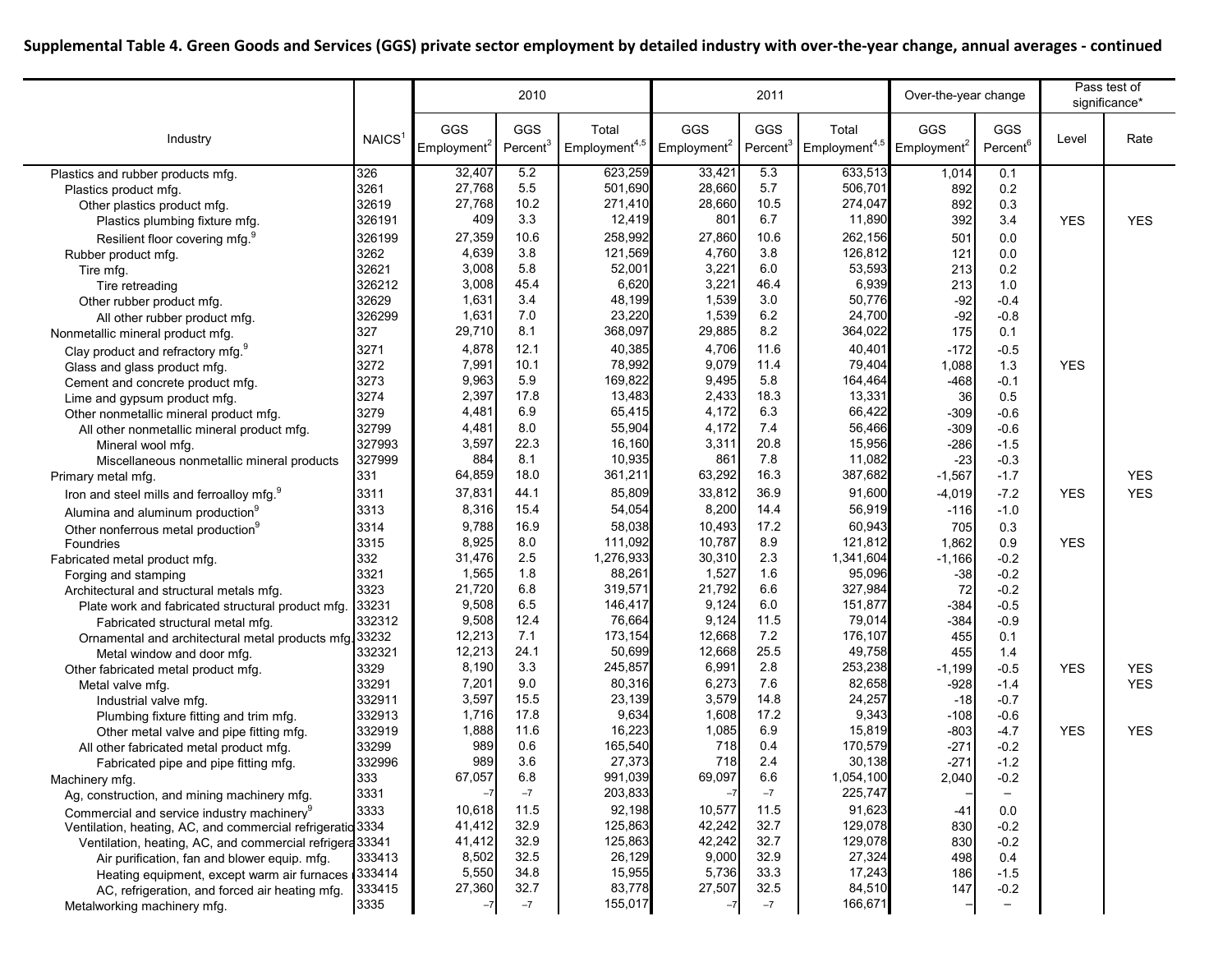|                                                          |                    | 2010                           |                             |                                    |                                | 2011                        |                                    | Over-the-year change           |                             | Pass test of<br>significance* |            |
|----------------------------------------------------------|--------------------|--------------------------------|-----------------------------|------------------------------------|--------------------------------|-----------------------------|------------------------------------|--------------------------------|-----------------------------|-------------------------------|------------|
| Industry                                                 | NAICS <sup>1</sup> | GGS<br>Employment <sup>2</sup> | GGS<br>Percent <sup>3</sup> | Total<br>Employment <sup>4,4</sup> | GGS<br>Employment <sup>2</sup> | GGS<br>Percent <sup>3</sup> | Total<br>Employment <sup>4,5</sup> | GGS<br>Employment <sup>2</sup> | GGS<br>Percent <sup>6</sup> | Level                         | Rate       |
| Turbine and power transmission equipment mfg.            | 3336               | 14,328                         | 15.7                        | 90,989                             | 15,540                         | 15.7                        | 98,684                             | 1,212                          | 0.0                         |                               |            |
| Engine, turbine, and power transmission mfg.             | 33361              | 14,328                         | 15.7                        | 90,989                             | 15,540                         | 15.7                        | 98,684                             | 1,212                          | 0.0                         |                               |            |
| Turbine and turbine generator set units mfg.             | 333611             | 13,400                         | 50.3                        | 26,646                             | 14,439                         | 49.7                        | 29,070                             | 1,039                          | $-0.6$                      |                               |            |
| Engine and power transmission equipment mfd 333612,3     |                    | 928                            | 3.8                         | 24,518                             | 1,100                          | 4.1                         | 26,878                             | 172                            | 0.3                         |                               |            |
| Computer and electronic product mfg.                     | 334                | 65,759                         | 6.0                         | 1,097,216                          | 74,105                         | 6.7                         | 1,103,588                          | 8,346                          | 0.7                         |                               |            |
| Computer and peripheral equipment mfg.                   | 3341               | 23,706                         | 14.9                        | 158,897                            | 24,723                         | 15.7                        | 157,637                            | 1,017                          | 0.8                         |                               |            |
| Communications equipment mfg.                            | 3342               | 2,827                          | 2.4                         | 115,903                            | 2,688                          | 2.3                         | 115,250                            | $-139$                         | $-0.1$                      |                               |            |
| Audio and video equipment mfg.                           | 3343               | 628                            | 3.1                         | 20,042                             | 770                            | 3.9                         | 19,793                             | 142                            | 0.8                         |                               |            |
| Semiconductor and electronic component mfg.              | 3344               | 22,491                         | 6.1                         | 370,007                            | 27,454                         | 7.2                         | 383,513                            | 4,963                          | 1.1                         | <b>YES</b>                    |            |
| Navigational, measuring, electromedical, and contro 3345 |                    | 16,107                         | 4.0                         | 407,363                            | 18,470                         | 4.6                         | 404,991                            | 2,363                          | 0.6                         |                               |            |
| Navigational, measuring, electromedical, and con 33451   |                    | 16,107                         | 4.0                         | 407,363                            | 18,470                         | 4.6                         | 404,991                            | 2,363                          | 0.6                         |                               |            |
| Automatic environmental control mfg.                     | 334512             | 2,310                          | 12.7                        | 18,141                             | 2,515                          | 14.0                        | 17,992                             | 205                            | 1.3                         |                               |            |
| Industrial process variable instruments                  | 334513             | 4,584                          | 8.2                         | 55,976                             | 5,528                          | 9.5                         | 58,199                             | 944                            | 1.3                         |                               |            |
| Totalizing fluid meters and counting devices             | 334514             | 2,488                          | 23.0                        | 10,809                             | 3,302                          | 30.0                        | 10,994                             | 814                            | 7.0                         | <b>YES</b>                    | <b>YES</b> |
| Electricity and signal testing instruments               | 334515             | 2,736                          | 6.8                         | 40,296                             | 3,015                          | 7.2                         | 41,654                             | 279                            | 0.4                         |                               |            |
| Analytical laboratory instrument mfg.                    | 334516             | 1,813                          | 5.9                         | 30,484                             | 1,764                          | 5.6                         | 31,465                             | $-49$                          | $-0.3$                      |                               |            |
| Other measuring and controlling device mfg. <sup>9</sup> | 334519             | 2,176                          | 6.6                         | 32,968                             | 2,346                          | 7.1                         | 33,241                             | 170                            | 0.5                         |                               |            |
| Electrical equipment and appliance mfg.                  | 335                | 41,865                         | 11.8                        | 356,075                            | 45,998                         | 12.6                        | 364,786                            | 4,133                          | 0.8                         | <b>YES</b>                    |            |
| Electric lighting equipment mfg.                         | 3351               | 11,214                         | 24.8                        | 45,283                             | 13,030                         | 28.9                        | 45,159                             | 1,816                          | 4.1                         | <b>YES</b>                    | <b>YES</b> |
| Electric lamp bulb and part mfg.                         | 33511              | 3,844                          | 42.4                        | 9,067                              | 4,058                          | 45.5                        | 8,912                              | 214                            | 3.1                         |                               |            |
| Lighting fixture mfg.                                    | 33512              | 7,371                          | 20.4                        | 36,216                             | 8,971                          | 24.7                        | 36,247                             | 1,600                          | 4.3                         | <b>YES</b>                    | <b>YES</b> |
| Residential electric lighting fixture mfg.               | 335121             | 885                            | 10.8                        | 8,218                              | 956                            | 11.9                        | 8,063                              | 71                             | 1.1                         |                               |            |
| Nonresidential electric lighting fixture mfg.            | 335122             | 4,618                          | 24.2                        | 19,101                             | 5,726                          | 29.7                        | 19,304                             | 1,108                          | 5.5                         | <b>YES</b>                    | <b>YES</b> |
| Other lighting equipment mfg.                            | 335129             | 1,868                          | 21.0                        | 8,897                              | 2,289                          | 25.8                        | 8,879                              | 421                            | 4.8                         | <b>YES</b>                    | <b>YES</b> |
| Household appliance mfg.                                 | 3352               | 13,879                         | 23.7                        | 58,657                             | 14,859                         | 26.4                        | 56,273                             | 980                            | 2.7                         |                               |            |
| Small electrical appliance mfg. <sup>9</sup>             | 33521              |                                | $-7$                        | 12,368                             |                                | $-7$                        | 12,383                             |                                | $\overline{\phantom{0}}$    |                               |            |
|                                                          | 33522              | $-7$                           | $-7$                        | 46,289                             |                                | $-7$                        | 43,889                             |                                |                             |                               |            |
| Major appliance mfg.<br>Household cooking appliance mfg. | 335221             | $-7$                           | $-7$                        | 10,690                             |                                | $-7$                        | 10,652                             |                                | $\overline{\phantom{0}}$    | <b>YES</b>                    | <b>YES</b> |
|                                                          | 335222             | $-7$                           | $-7$                        | 14,972                             | 3,443                          | 25.8                        | 13,322                             |                                | $\overline{\phantom{0}}$    |                               |            |
| Household refrigerator and home freezer mfg              | 335224             | $-7$                           | $-7$                        |                                    |                                | $-7$                        | 9,710                              |                                | $\overline{\phantom{0}}$    |                               |            |
| Household laundry equipment mfg.                         | 335228             | $-7$                           | $-7$                        |                                    |                                | $-7$                        | 10,205                             |                                | $\overline{\phantom{0}}$    |                               |            |
| Other major household appliance mfg.                     | 3353               | 8,036                          | 6.0                         | 134,292                            | 9,222                          | 6.7                         | 138,496                            | 1,186                          | 0.7                         |                               |            |
| Electrical equipment mfg.                                | 33531              | 8,036                          | 6.0                         | 134,292                            | 9,222                          | 6.7                         | 138,496                            | 1,186                          | 0.7                         |                               |            |
| Electrical equipment mfg.                                | 335311             | 3,979                          | 16.6                        | 23,978                             | 4,328                          | 18.0                        | 24,031                             | 349                            | 1.4                         |                               |            |
| Electric power and specialty transformer mfg.            | 335312             | 4,057                          | 10.5                        | 38,503                             | 4,894                          | 12.3                        | 39,719                             | 837                            | 1.8                         |                               |            |
| Motor and generator mfg.                                 | 3359               | 8,736                          | 7.4                         | 117,843                            | 8,887                          | 7.1                         | 124,859                            | 151                            | $-0.3$                      |                               |            |
| Other electrical equipment and component mfg.            | 33591              | 4,590                          | 19.1                        | 24,017                             | 4,642                          | 17.7                        | 26,264                             | 52                             | $-1.4$                      |                               |            |
| Battery mfg.                                             | 335911             | $-7$                           | $-7$                        | 13,170                             |                                | $-7$                        | 14,233                             |                                |                             |                               |            |
| Storage battery mfg.                                     |                    |                                | $-7$                        | 10,847                             |                                |                             | 12,030                             |                                |                             |                               |            |
| Primary battery mfg.                                     | 335912             | 4,147                          | 12.5                        | 33,214                             | 4,245                          | $-7$<br>12.0                | 35,321                             |                                | $-0.5$                      |                               |            |
| All other electrical equipment and component mfg 33599   | 335999             | 4,147                          | 15.7                        | 26,446                             | 4,245                          | 15.2                        | 28,009                             | 98<br>98                       | $-0.5$                      |                               |            |
| Miscellaneous electrical equipment mfg.                  |                    | 43,243                         | 3.3                         | 1,327,169                          | 45,367                         | 3.3                         |                                    | 2,124                          |                             |                               |            |
| Transportation equipment mfg.                            | 336                | 12,740                         | 8.3                         | 152,750                            | 11,888                         | 7.4                         | 1,386,053<br>161,246               | $-852$                         | 0.0<br>$-0.9$               |                               |            |
| Motor vehicle mfg.                                       | 3361               |                                | 5.4                         |                                    |                                | 5.7                         | 446,832                            |                                |                             |                               |            |
| Motor vehicle parts mfg. <sup>9</sup>                    | 3363               | 22,615                         |                             | 415,325                            | 25,490                         |                             |                                    | 2,875                          | 0.3                         |                               |            |
| Railroad rolling stock mfg.                              | 3365               | $-7$<br>$-7$                   | $-7$                        | 18,402<br>123,603                  |                                | $-7$                        | 21,124<br>122,718                  |                                |                             |                               |            |
| Ship and boat building                                   | 3366               |                                | $-7$                        |                                    |                                | $-7$                        |                                    |                                |                             |                               |            |
| Furniture and related product mfg.                       | 337                | 12,066                         | 3.4                         | 356,094                            | 12,469                         | 3.6                         | 349,971                            | 403                            | 0.2                         |                               |            |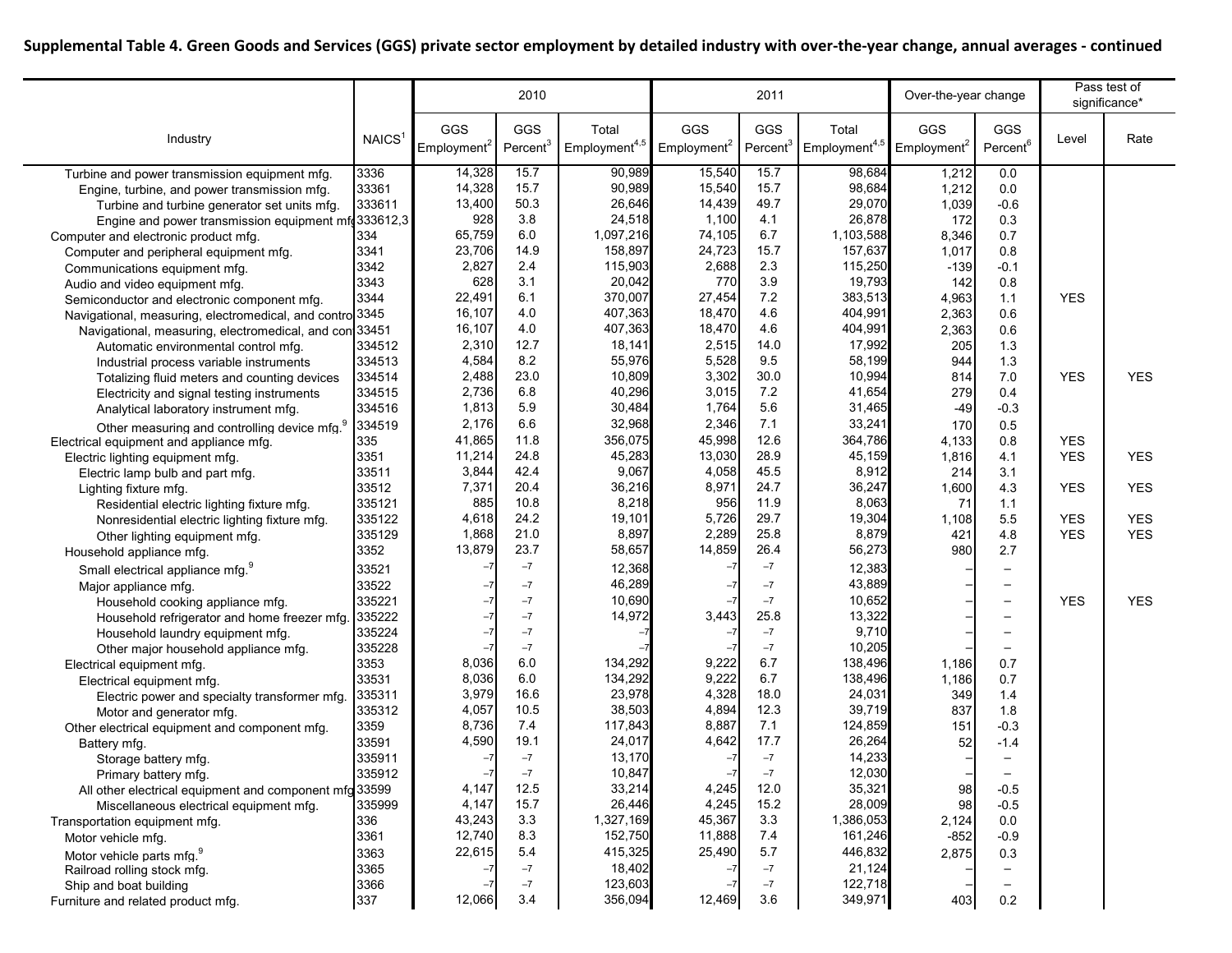|                                                               |                    | 2010                    |                      |                           |                         | 2011                 |                           | Over-the-year change    |                          | Pass test of<br>significance* |            |
|---------------------------------------------------------------|--------------------|-------------------------|----------------------|---------------------------|-------------------------|----------------------|---------------------------|-------------------------|--------------------------|-------------------------------|------------|
|                                                               |                    | GGS                     | <b>GGS</b>           | Total                     | GGS                     | GGS                  | Total                     | GGS                     | <b>GGS</b>               |                               |            |
| Industry                                                      | NAICS <sup>1</sup> | Employment <sup>2</sup> | Percent <sup>3</sup> | Employment <sup>4,5</sup> | Employment <sup>2</sup> | Percent <sup>3</sup> | Employment <sup>4,5</sup> | Employment <sup>2</sup> | Percent <sup>6</sup>     | Level                         | Rate       |
|                                                               |                    |                         |                      |                           |                         |                      |                           |                         |                          |                               |            |
| Office furniture and fixtures mfg.                            | 3372               | 9,585                   | 10.0<br>6.8          | 96,070                    | 9,779                   | 10.0<br>7.6          | 97,919                    | 194                     | 0.0                      |                               |            |
| Other furniture related product mfg.                          | 3379               | 2,481<br>205,567        | 1.0                  | 36,433<br>19,947,787      | 2,690<br>223,079        | $1.1$                | 35,276<br>20,212,427      | 209                     | 0.8<br>0.1               | <b>YES</b>                    |            |
| <b>Trade</b>                                                  | 42,44-45           | 94,916                  | 3.5                  | 2,718,043                 | 104,913                 | 3.8                  | 2,763,122                 | 17,512                  |                          |                               | <b>YES</b> |
| Merchant wholesalers, durable goods                           | 423                |                         |                      |                           |                         |                      | 290,591                   | 9,997                   | 0.3                      | <b>YES</b>                    | <b>YES</b> |
| Misc. durable goods merchant wholesalers                      | 4239               | 94,916                  | 34.4<br>14.3         | 276,189                   | 104,913                 | 36.1<br>15.2         |                           | 9,997                   | 1.7                      | <b>YES</b>                    | <b>YES</b> |
| Miscellaneous store retailers                                 | 453                | 110,651                 | 88.2                 | 772,389                   | 118,166                 | 88.7                 | 778,386                   | 7,515                   | 0.9                      | <b>YES</b>                    | <b>YES</b> |
| Used merchandise stores                                       | 4533               | 110,651                 |                      | 125,437                   | 118,166                 |                      | 133,247                   | 7,515                   | 0.5                      | <b>YES</b>                    |            |
| <b>Transportation and warehousing</b>                         | 48-49              | 242,137                 | 6.1                  | 3,943,659                 | 238,755                 | 5.9                  | 4,055,639                 | $-3,382$                | $-0.2$                   | <b>YES</b>                    | <b>YES</b> |
| Water transportation                                          | 483                | 2,393                   | 3.8                  | 62,401                    | 2,180                   | 3.4                  | 63,351                    | $-213$                  | $-0.4$                   |                               |            |
| Sea, coastal, and Great Lakes transportation                  | 4831               | 1,751                   | 4.7                  | 37,289                    | 1,586                   | 4.1                  | 38,264                    | $-165$                  | $-0.6$                   |                               |            |
| Inland water transportation                                   | 4832               | 642                     | 2.6                  | 25,113                    | 595                     | 2.4                  | 25,087                    | $-47$                   | $-0.2$                   |                               |            |
| Transit and ground passenger transportation                   | 485                | 239,744                 | 57.2                 | 419,152                   | 236,574                 | 55.0                 | 429,815                   | $-3,170$                | $-2.2$                   | <b>YES</b>                    | <b>YES</b> |
| Urban transit systems                                         | 4851               | 34,935                  | 84.7                 | 41,250                    | 34,956                  | 84.5                 | 41,383                    | 21                      | $-0.2$                   |                               |            |
| Interurban and rural bus transportation                       | 4852               | 11,528                  | 62.7                 | 18,398                    | 11,494                  | 62.5                 | 18,401                    | $-34$                   | $-0.2$                   |                               |            |
| School and employee bus transportation                        | 4854               | 167,924                 | 91.9                 | 182,762                   | 166,916                 | 90.9                 | 183,640                   | $-1,008$                | $-1.0$                   |                               |            |
| Charter bus industry                                          | 4855               | 17,326                  | 58.4                 | 29,680                    | 15, 194                 | 50.2                 | 30,296                    | $-2,132$                | $-8.2$                   | <b>YES</b>                    | <b>YES</b> |
| Other ground passenger transportation                         | 4859               | 8,030                   | 10.1                 | 79,432                    | 8,014                   | 9.5                  | 84,795                    | -16                     | $-0.6$                   |                               |            |
| Information                                                   | 51                 | 33,321                  | $1.2$                | 2,703,886                 | 29,412                  | $1.1$                | 2,674,852                 | $-3,909$                | -0.1                     |                               |            |
| Publishing industries, except Internet                        | 511                | 22,355                  | 3.0                  | 754,903                   | 21,160                  | 2.8                  | 743,546                   | $-1,195$                | $-0.2$                   |                               |            |
| Newspaper, book, and directory publishers                     | 5111               | 12,118                  | 2.4                  | 496,026                   | 11,025                  | 2.3                  | 473,307                   | $-1,093$                | $-0.1$                   |                               |            |
| Software publishers                                           | 5112               | 10,237                  | 4.0                  | 258,877                   | 10, 135                 | 3.8                  | 270,239                   | $-102$                  | $-0.2$                   |                               |            |
| Motion picture and sound recording industries                 | 512                | $-7$                    | $-7$                 | 368,885                   |                         | $-7$                 | 364,867                   |                         |                          |                               |            |
| Motion picture and video industries                           | 5121               | -7                      | $-7$                 | 352,302                   |                         | $-7$                 | 348,190                   |                         | $\overline{\phantom{0}}$ |                               |            |
| Broadcasting, except Internet                                 | 515                | 7,525                   | 2.6                  | 293,533                   | 5,352                   | 1.9                  | 285,846                   | $-2,173$                | $-0.7$                   |                               |            |
| Radio and television broadcasting                             | 5151               | $-7$                    | $-7$                 | 210,060                   |                         | $-7$                 | 211,973                   |                         | $\overline{\phantom{0}}$ |                               |            |
| Cable and other subscription programming                      | 5152               | $-7$                    | $-7$                 | 83,473                    |                         | $-7$                 | 73,873                    |                         |                          |                               |            |
| Other information services                                    | 519                | $-7$                    | $-7$                 | 141,462                   |                         | $-7$                 | 155,259                   |                         | $\overline{\phantom{0}}$ |                               |            |
| Other information services                                    | 5191               | $-7$                    | $-7$                 | 141,462                   |                         | $-7$                 | 155,259                   |                         |                          |                               |            |
| <b>Financial activities</b>                                   | 52,53              | 462                     | 0.0                  | 7,401,812                 | 475                     | 0.0                  | 7,416,409                 | 13                      | 0.0                      |                               |            |
| Securities, commodity contracts, investments                  | 523                | 462                     | 0.1                  | 800,476                   | 475                     | 0.1                  | 815,237                   | 13                      | 0.0                      |                               |            |
| Professional, scientific, and technical services              | 54                 | 355,386                 | 4.8                  | 7,457,913                 | 381,981                 | 5.0                  | 7,672,567                 | 26,595                  | 0.2                      |                               |            |
| Professional and technical services                           | 541                | 355,386                 | 4.8                  | 7,457,913                 | 381,981                 | 5.0                  | 7,672,567                 | 26,595                  | 0.2                      |                               |            |
| Legal services                                                | 5411               |                         | $-7$                 | 1,114,734                 |                         | $-7$                 | 1,113,593                 |                         |                          |                               |            |
| Architectural and engineering services                        | 5413               | 184,628                 | 14.4                 | 1,278,970                 | 192,393                 | 14.9                 | 1,290,836                 | 7,765                   | 0.5                      |                               |            |
| Engineering services                                          | 54133              | 113,031                 | 13.0                 | 867,547                   | 122,619                 | 14.0                 | 873,746                   | 9,588                   | 1.0                      |                               |            |
| Architectural and related services excl. engineerin 54131,2,5 |                    | 71,597                  | 17.7                 | 403,937                   | 69,774                  | 17.0                 | 409,819                   | $-1,823$                | $-0.7$                   |                               |            |
| Specialized design services                                   | 5414               | 3,088                   | 2.7                  | 113,023                   | 3,077                   | 2.7                  | 115,074                   | $-11$                   | 0.0                      |                               |            |
| Computer systems design and related services                  | 5415               | 54,792                  | 3.8                  | 1,446,380                 | 67,348                  | 4.4                  | 1,540,633                 | 12,556                  | 0.6                      |                               |            |
| Management and technical consulting services                  | 5416               | 68,476                  | 6.8                  | 1.013.992                 | 72,121                  | 6.7                  | 1,075,977                 | 3,645                   | $-0.1$                   |                               |            |
| Scientific research and development services                  | 5417               | 36,949                  | 6.0                  | 620,945                   | 39,590                  | 6.3                  | 630,378                   | 2,641                   | 0.3                      |                               |            |
| Research and development in the physical, engin 54171         |                    | 36,949                  | 6.6                  | 562,529                   | 39,590                  | 6.9                  | 572,552                   | 2,641                   | 0.3                      |                               |            |
| Research and development in biotechnology                     | 541711             | 3,680                   | 2.7                  | 136,640                   | 3,884                   | 2.8                  | 139,508                   | 204                     | 0.1                      |                               |            |
| Other physical and biological research                        | 541712             | 33,268                  | 7.8                  | 425,890                   | 35,706                  | 8.2                  | 433,044                   | 2,438                   | 0.4                      |                               |            |
| Advertising, PR, and related services                         | 5418               |                         | $-7$                 | 407,464                   |                         | $-7$                 | 423,421                   |                         |                          |                               |            |
| Other professional and technical services                     | 5419               |                         | $-7$                 | 578,397                   |                         | $-7$                 | 590,268                   |                         |                          |                               |            |
| Management of companies and enterprises                       | 55                 | 62,630                  | 3.4                  | 1,854,778                 | 69,310                  | 3.6                  | 1,914,543                 | 6,680                   | 0.2                      |                               |            |
| Management of companies and enterprises                       | 551                | 62,630                  | 3.4                  | 1,854,778                 | 69,310                  | 3.6                  | 1,914,543                 | 6,680                   | 0.2                      |                               |            |
| Management of companies and enterprises                       | 5511               | 62,630                  | 3.4                  | 1,854,778                 | 69,310                  | 3.6                  | 1,914,543                 | 6,680                   | $0.2\,$                  |                               |            |